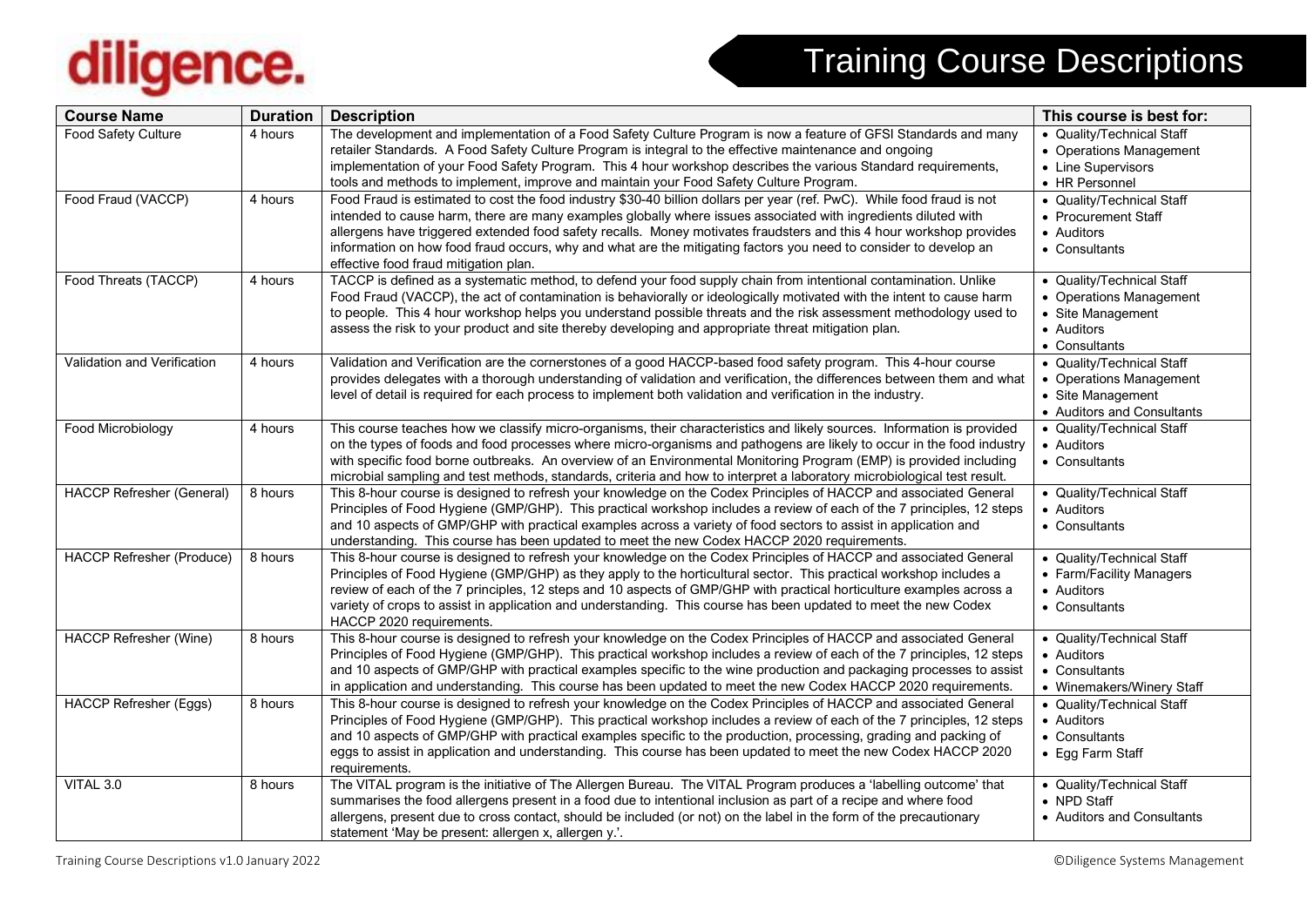

| <b>Course Name</b>      | <b>Duration</b> | <b>Description</b>                                                                                                                                                                                                                                                                                                                                                                                                                                                                                                                                                                                                                                                                                                                                                                                                                                                    | This course is best for:                                                                                                                                        |
|-------------------------|-----------------|-----------------------------------------------------------------------------------------------------------------------------------------------------------------------------------------------------------------------------------------------------------------------------------------------------------------------------------------------------------------------------------------------------------------------------------------------------------------------------------------------------------------------------------------------------------------------------------------------------------------------------------------------------------------------------------------------------------------------------------------------------------------------------------------------------------------------------------------------------------------------|-----------------------------------------------------------------------------------------------------------------------------------------------------------------|
| Food Labelling          | 8 hours         | Food labels can provide a wide range of information to help consumers make food choices. Food labels also help to<br>protect public health and safety by displaying information such as use by dates, ingredients, certain allergens,<br>instructions for storage and preparation, and advisory and warning statements. Additionally, labels convey other<br>information in the form of images, pictures and claims. This 8-hour workshop walks you through the legal aspects of<br>food packaging and awareness of what should, can and cannot be used on food packaging.                                                                                                                                                                                                                                                                                            | • Quality/Technical Staff<br>• NPD Staff<br>• Auditors<br>• Consultants                                                                                         |
| <b>Internal Auditor</b> | 16 hours        | This two-day course will enable you to undertake internal audits and prepare companies for third party audits. It is<br>delivered via a series of workshop-led discussions, presentations and an interactive case study. During the live case<br>study, you will be given feedback and support to enable you to carry out an audit at your own workplace.                                                                                                                                                                                                                                                                                                                                                                                                                                                                                                             | • Quality and safety management<br>staff at manufacturing, storage<br>and distribution and retail sites;<br>• Auditors or potential auditors;<br>• Consultants. |
| Principles of HACCP     | 16 hours        | Understand the principles of HACCP and how you can use them to develop a HACCP plan to identify, evaluate and<br>control food safety hazards in your food or allied business. Our food safety training experts guide you through the<br>requirements of HACCP in detail to allow you to implement a system that demonstrates your commitment to food safety<br>and manages your risks effectively. This training course will provide you with the knowledge and skills to develop and<br>document a HACCP plan, undertake a review of your existing HACCP plan or to actively contribute to a HACCP team.<br>This course has been updated to meet the new Codex HACCP 2020 requirements.                                                                                                                                                                              | • Quality and safety management<br>staff at manufacturing, storage<br>and distribution and retail sites;                                                        |
| Principles of HACCP*    | 24 hours        | Understand the principles of HACCP and how you can use them to develop a HACCP plan to identify, evaluate and<br>control food safety hazards in your food or allied business. Our food safety training experts guide you through the<br>requirements of HACCP in detail to allow you to implement a system that demonstrates your commitment to food safety<br>and manages your risks effectively. This training course will provide you with the knowledge and skills to develop and<br>document a HACCP plan, undertake a review of your existing HACCP plan or to actively contribute to a HACCP team.<br>This course has been updated to meet the new Codex HACCP 2020 requirements. This course includes the following<br>national Units of Competency:<br>FBPFSY3002 - Participate in a HACCP team<br>√<br>FBPFSY5001 - Develop a HACCP based food safety plan. | • Quality and safety management<br>staff at manufacturing, storage<br>and distribution and retail sites;                                                        |

\*course includes National Units of Competency and do not attract GST.